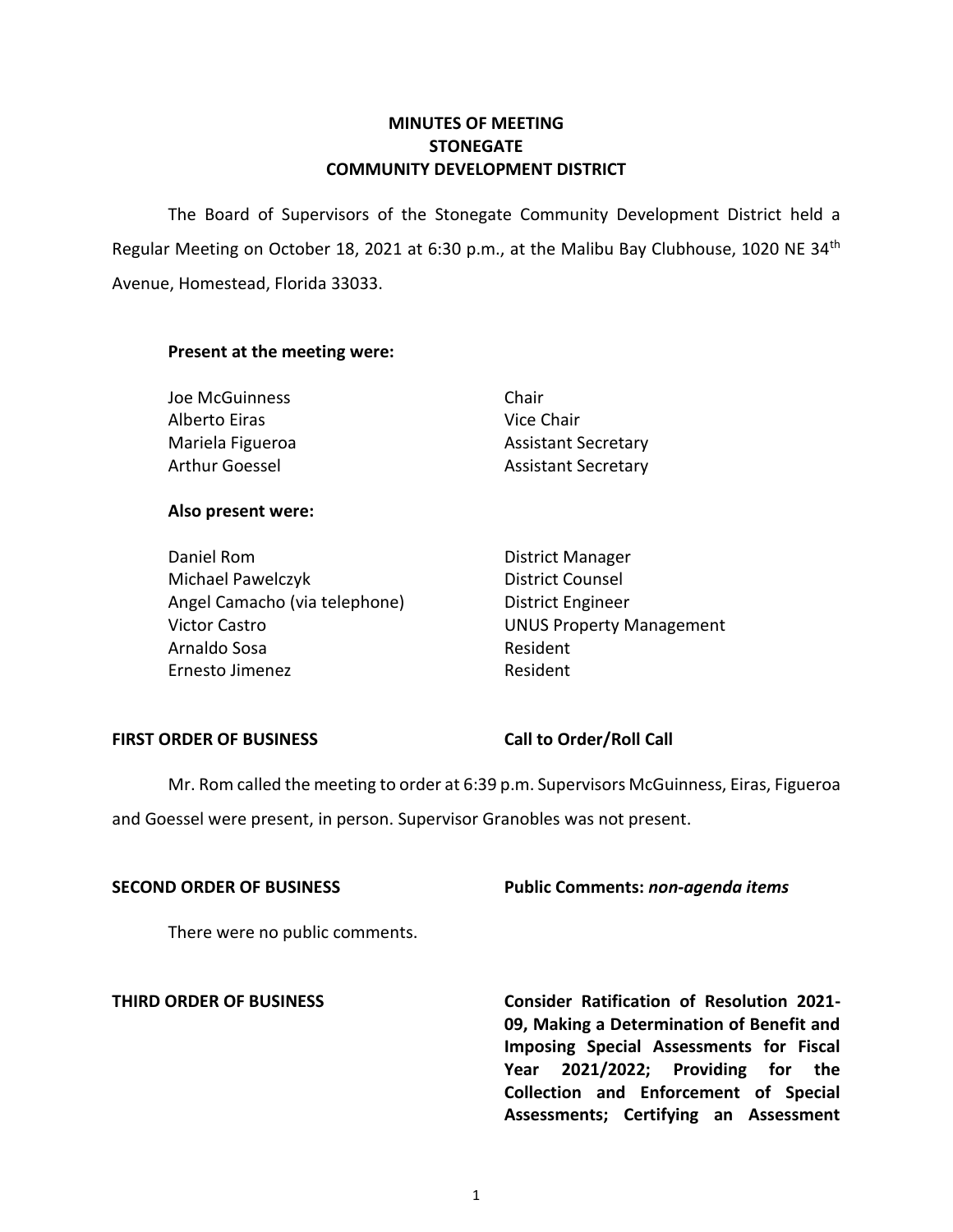**Roll; Providing for Amendments to the Assessment Roll; Providing a Severability Clause; and Providing an Effective Date** 

Mr. Rom stated that Resolution 2021-09, which provides for collection of assessments by the Tax Collector, was passed at the previous meeting. It was being presented for ratification today because the motion and second were not audible on the recording.

**On MOTION by Mr. McGuinness and seconded by Mr. Goessel, with all in favor, Resolution 2021-09, Making a Determination of Benefit and Imposing Special Assessments for Fiscal Year 2021/2022; Providing for the Collection and Enforcement of Special Assessments; Certifying an Assessment Roll; Providing for Amendments to the Assessment Roll; Providing a Severability Clause; and Providing an Effective Date, was ratified.** 

## **FOURTH ORDER OF BUSINESS Consideration of Allstate Resource Management, Inc., Increase Request**

Mr. Rom presented a letter from the Vice President of Allstate Resource Management, Inc. (Allstate) stating that, while Allstate does not foresee another increase, Allstate could not guarantee that there would not be another price increase for the next two years due to the unprecedented increases in the cost of goods. Allstate would do anything within its power not to raise prices again; this is the first increase for most Allstate customers in 10 years.

Mr. Rom stated that the budget includes the requested increase.

 Discussion ensued regarding Allstate's history of responsiveness and performance in the CDD and whether to seek additional proposals. The consensus was to accommodate the request.

**On MOTION by Mr. Goessel and seconded by Ms. Figueroa, with all in favor, the Allstate Resource Management, Inc. Increase Request, and authorizing Staff to prepare an Amendment to the Agreement, was approved.** 

Mr. Pawelczyk noted the 5% increase would be effective January 1, 2022.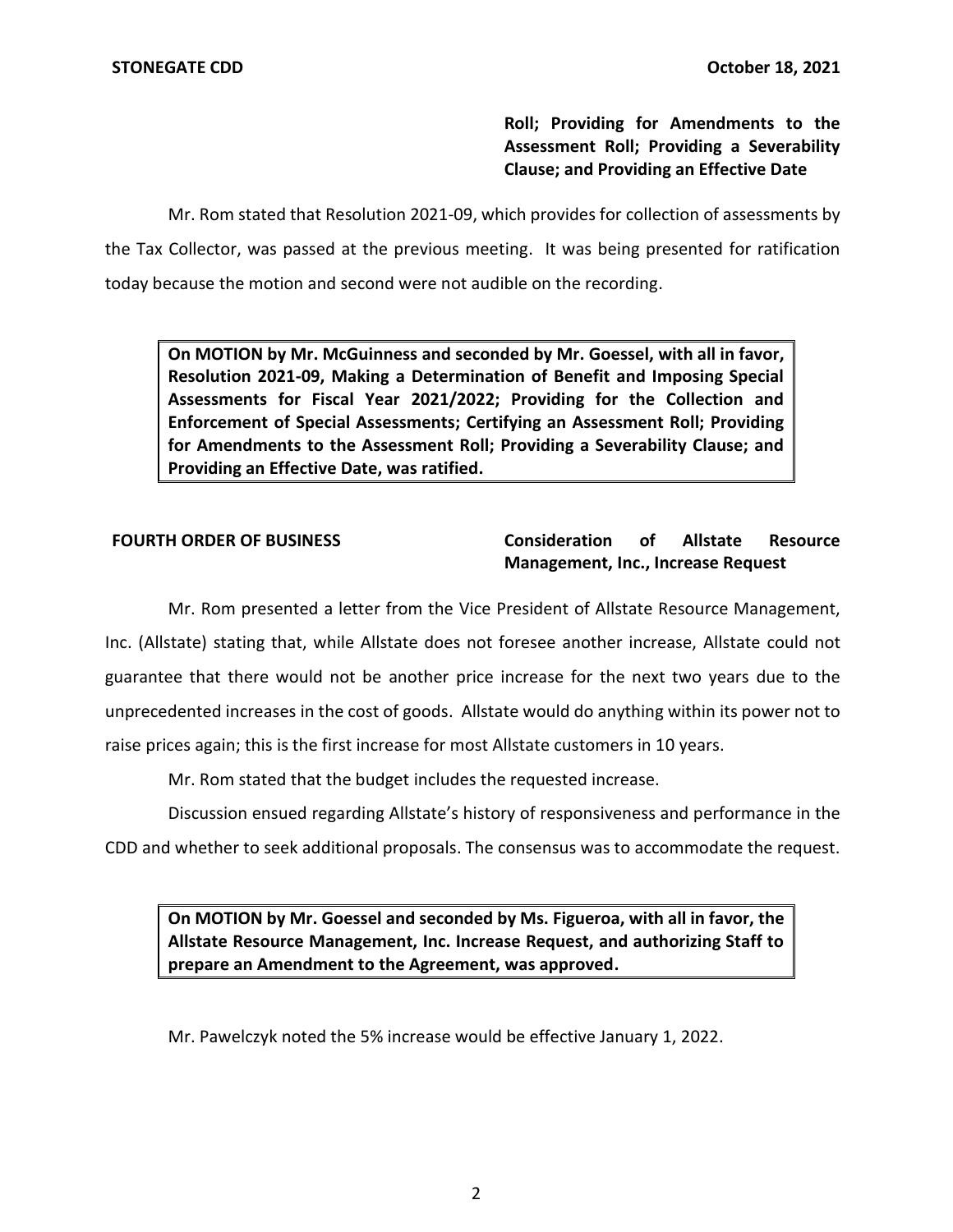Mr. Goessel observed that the electronic sign at the front entrance is out of order and no paper sign was posted regarding the meeting. Mr. Rom stated the meeting information was posted on the CDD website as required by Florida Statute.

Discussion ensued regarding the need to post a sign.

#### **FIFTH ORDER OF BUSINESS DISCUSSION DISCUSSION ITEMS**

#### **A. Allstate Resource Management Report on Littoral Shelf and Aeration**

Mr. Rom distributed a copy of the Report requested at the last meeting, noting that the lakes look great. Water clarity was 6', which is within normal range and the parameters indicate no additional need for plants or aeration. Additional plants would be an additional scope of work above the 5% increase. Discussion ensued regarding the stormwater system, costs for littoral shelf projects and related maintenance and the proactively adding aerators.

Mr. McGuinness asked for the District Engineer to obtain aeration proposals for Lakes 3, 4, 5 and 6. The consensus was that, based on cost savings and expert recommendations, littoral shelf projects would be paused in favor of installing aerators. Mr. Castro stated during a walkthrough of Lake 4 he observed an area with severe drop-off that might need to be filled in when planting is done. Allstate would be asked to survey the area.

#### **B. Update: Pool Permit**

Mr. Castro stated the pool passed the electrical portion of the permit inspection but, due to minor issues, the pool did not pass one portion of the plumbing inspection; it is a simple matter and the plumber would be scheduled to address it as soon as possible. The hope was for the pool to be functional by mid-November. A planned construction upgrade is pending and anticipated to be complete before summer.

#### **C. Grand Room A/C**

Mr. Castro distributed proposals for repair or replacement of the condenser. He stated the condenser reached its lifespan and it could be replaced; however, due to foliage and sprinklers in the area the base of the unit was rotting. Going forward, the handyman would remove the foliage and a privacy fence would be installed for aesthetic and protective purposes. One vendor recommended replacing the 20-year old Carrier A/C units and another vendor quoted \$3,500 to repair it.

3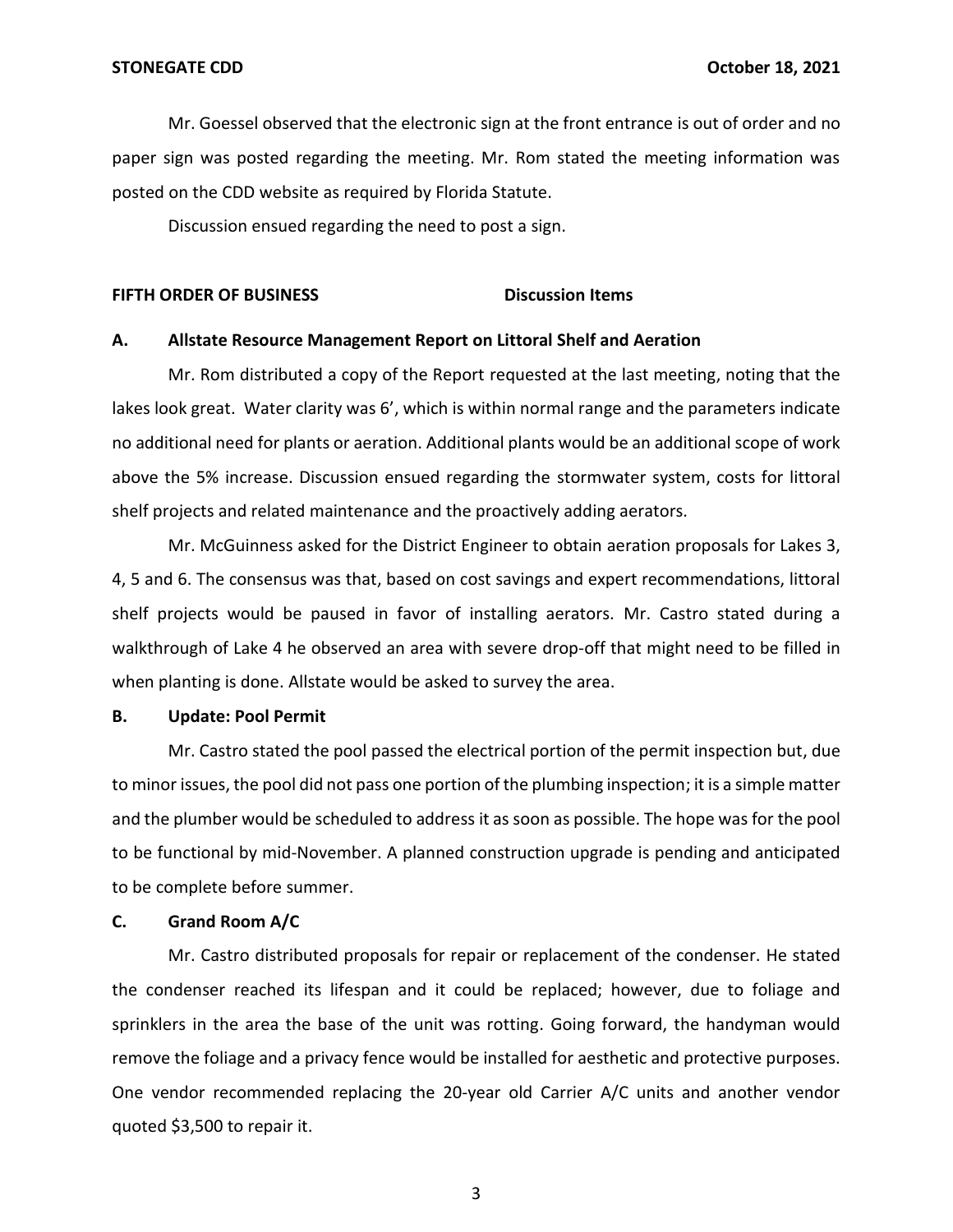Discussion ensued regarding repair versus replacement costs for each unit, proposals requested and the budget. Mr. Castro stated the condenser is currently functioning. Mr. McGuinness suggested obtaining a proposal to repair the condenser to give time for the CDD to budget for the eventual replacement of the air handler.

Discussion ensued regarding amounts remaining in General Capital Outlay, unassigned fund balance and funds earmarked for replacement of the Clubhouse roof.

Mr. Castro stated additional units cost \$15,000 and only have a one-year warranty. Partial replacement versus complete replacement and the electricity cost savings when replacing an inefficient unit, were discussed.

Ms. Figueroa noted that lack of air conditioning would affect parties. Mr. Castro stated he already canceled events throughout November. Discussion ensued regarding the limited availability of replacement equipment, lack of funds to replace the entire unit and the possibility of replacing only the condenser unit.

Mr. McGuinness suggested approving replacement of the condenser unit described in the Power Enterprise proposal, in a not-to-exceed amount of \$16,000, unless the outstanding proposal is less. He noted that the parts would be good for one year and the intention is to replace both air handlers next year. Mr. Goessel asked for Mr. Castro to obtain proposals to replace both air handlers.

**On MOTION by Mr. McGuinness and seconded by Mr. Eiras, with all in favor, Power Enterprise estimate No. 217 for replacement of the condenser unit for the Grand Room side of the building, in a not-to-exceed amount of \$16,000, and authorizing the Chair to execute, was approved.** 

## **D. Pool System Upgrade Design**

Mr. Castro stated the plans were completed and submitted to the Department of Health (DOH) for its review; the plans must be reviewed and accepted before a formal proposal can be prepared. It was hoped that the plans would be accepted within the next ten days.

# **SIXTH ORDER OF BUSINESS Consent Agenda Items**

Mr. Rom presented the following Consent Agenda Items:

4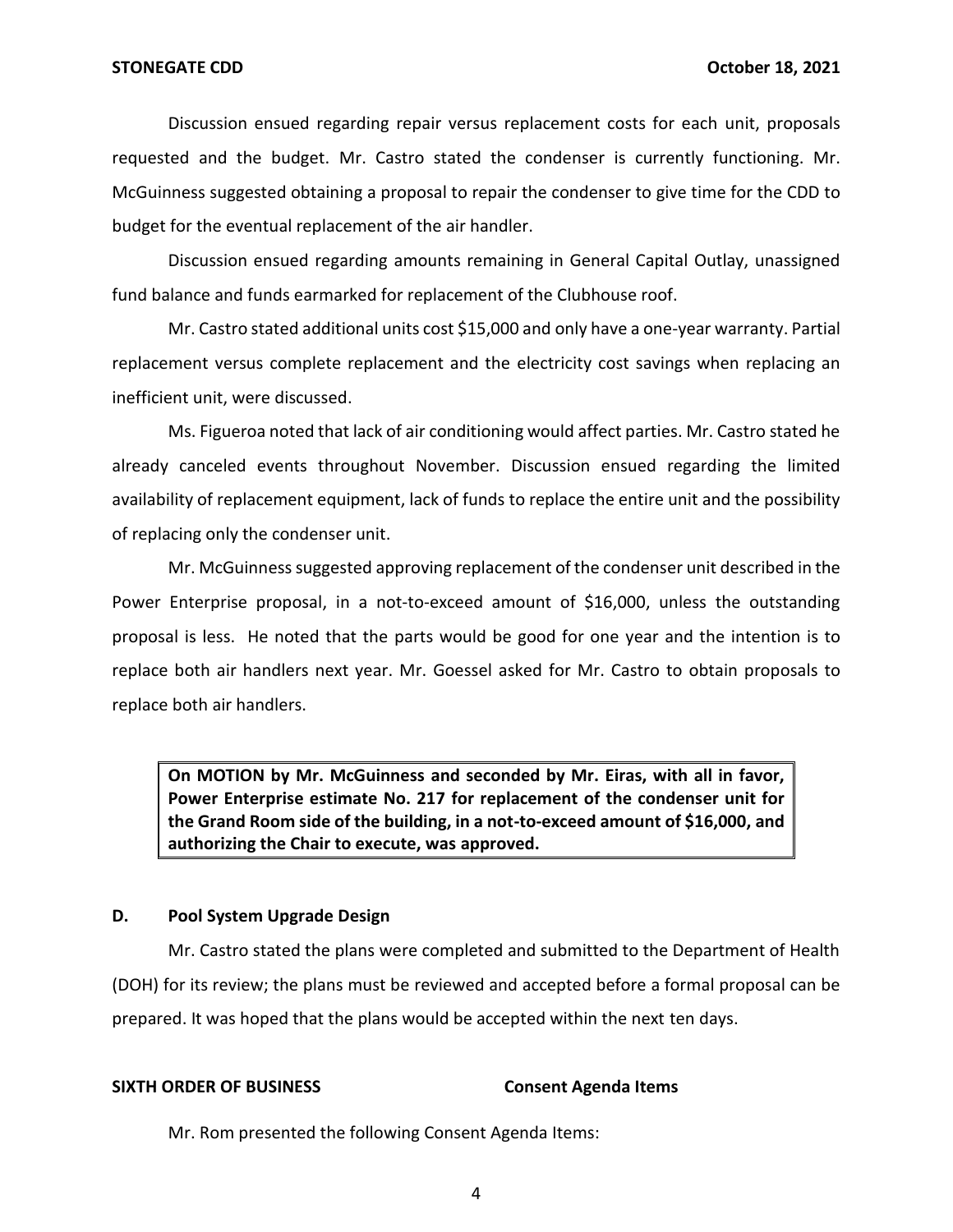- **A. Acceptance of Unaudited Financial Statements as of August 31, 2021**
- **B. Approval of September 14, 2021 Public Hearings and Regular Meeting Minutes**

**On MOTION by Mr. McGuinness and seconded by Mr. Goessel, with all in favor, the Consent Agenda Items, as presented, were accepted and approved.** 

## **SEVENTH ORDER OF BUSINESS SEVENTH ORDER OF BUSINESS**

- **A. Operations Manager:** *UNUS Property Management* 
	- **Allstate Resource Management, Inc., Mitigation Area Management Report**

The October Allstate Management Report was provided for informational purposes.

**B. District Counsel:** *Billing, Cochran, Lyles, Mauro & Ramsey, P.A.* 

There was no report.

**C. District Engineer:** *Alvarez Engineers* 

There was no report.

- **D. District Manager***: Wrathell, Hunt and Associates, LLC* 
	- **NEXT MEETING DATE: January 4, 2022 at 6:30 P.M.** 
		- o **QUORUM CHECK**

The next meeting would be held on January 4, 2022, unless canceled.

#### **Supervisors' Requests EIGHTH ORDER OF BUSINESS**

Mr. Goessel asked that an email update regarding the resolution of the air conditioning in the Grand Room be provided. Mr. McGuinness asked for updates be provided for the pool and patio projects.

## **NINTH ORDER OF BUSINESS Adjournment**

There being no further business to discuss, the meeting adjourned.

**On MOTION by Ms. Figueroa and seconded by Mr. Eiras with all in favor, the meeting adjourned at approximately 7:39 p.m.**